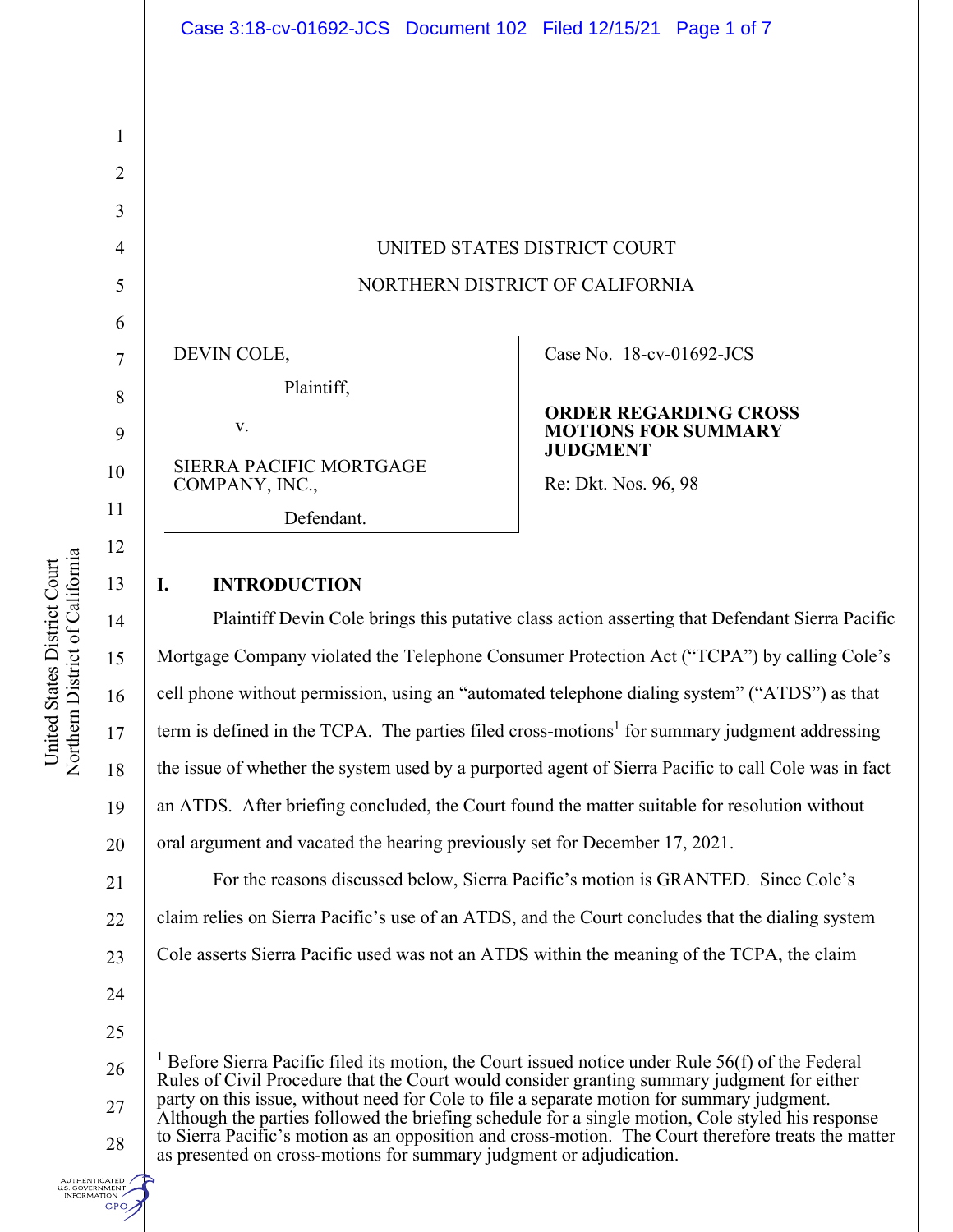fails. The Clerk shall enter judgment in favor of Sierra Pacific and close the case.<sup>2</sup>

**II. BACKGROUND** 

1

2

3

4

5

6

7

8

9

10

11

12

13

14

15

17

18

19

21

23

25

Cole alleges that he received multiple calls on his cell phone from Sierra Pacific's agents without his permission. Compl. (dkt. 1) ¶ 21. The calls concerned a mortgage product. *Id.* ¶ 25. During at least one of those calls, Cole asked the caller for the name of the mortgage company that was seeking his business, and the caller identified it as Sierra Pacific. *Id.* ¶ 26. Cole asserts that the caller used an ATDS, supporting that assertion with an allegation that each call was preceded by clicking sounds and a delay before he heard a voice from the caller's end of the line. *Id.* ¶¶ 23, 28. Since Cole did not provide express consent and the calls were not for emergency purposes, he asserts that the calls violated 47 U.S.C. § 227(b)(1)(A). *Id.* ¶¶ 29, 31. Cole's complaint includes references to that statute's restrictions on use of artificial or prerecorded voices, but he does not allege that Sierra Pacific used such recordings—his claim turns on Sierra Pacific's alleged use of an ATDS.

16 20 22 24 26 The Court granted Sierra Pacific permission to file an early motion for summary judgment addressing the question of whether the dialing system at issue was an ATDS, and indicated that the Court would also consider granting summary adjudication in Cole's favor on that issue if the record supported that outcome. In its present motion, Sierra Pacific argues that Cole has not identified admissible evidence as to what dialing system was used to call him, but even if the Court accepts what Sierra Pacific characterizes as hearsay that the calls at issue used the "VICIdial" platform, that system is not an ATDS within the meaning of the statute because it requires a preproduced list of telephone numbers and is not capable of generating telephone numbers itself using a random or sequential number generator. Def.'s Mot. (dkt. 96) at 1. Cole and his expert witness Randall Snyder concede that VICIdial "does not create telephone numbers from scratch," but argue that its capacity to set a random or sequential *order* for dialing the telephone numbers on an input list meets the statutory definition. Pl.'s Opp'n & Cross-Mot. (dkt. 98) at 3; Martin Decl. (dkt. 98-2) Ex. G (Snyder Supp'l Decl.) ¶ 10. According to Cole, the

27

 $2$  The parties have consented to the jurisdiction of a magistrate judge for all purposes under 28 U.S.C. § 636(c).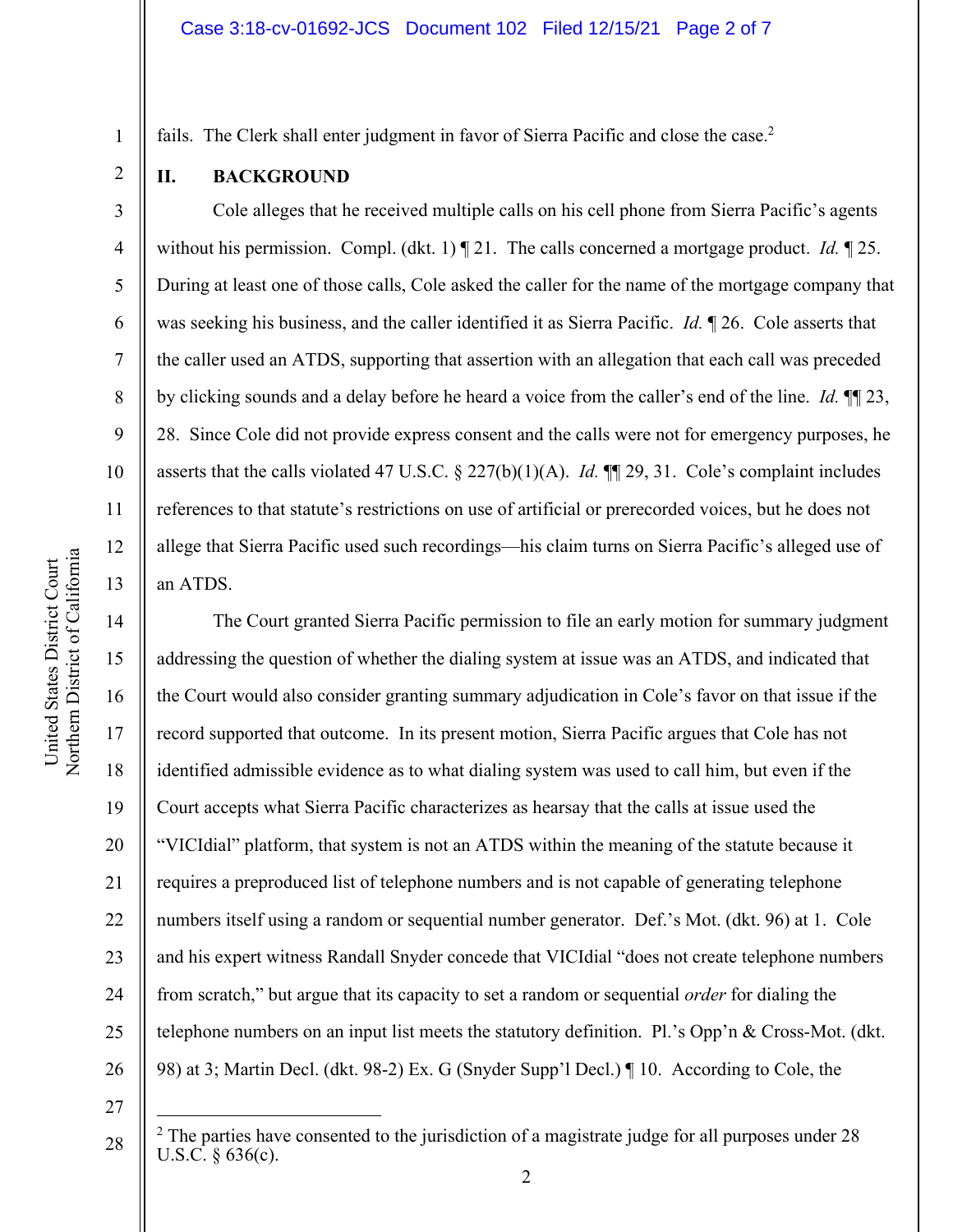Supreme Court's recent decision in *Facebook v. Duguid*, 141 S. Ct. 1163 (2021), did not foreclose an interpretation of the TCPA that would encompass use of random number generators to set dialing order, and instead contemplated such a reading in Footnote 7 of the Court's opinion. Pl.'s Opp'n & Cross-Mot. at 4–6. Sierra Pacific argues that such an interpretation runs counter to the Supreme Court's reasoning and asks this Court to follow recent decisions from this district and others limiting the ATDS restriction to systems that generate telephone numbers using random or sequential number generators. *See generally* Def.'s Reply (dkt. 99).

#### **III. ANALYSIS**

1

2

3

4

5

6

7

8

9

10

11

12

13

14

15

17

18

19

21

23

25

### **A. Legal Standard**

Summary judgment on a claim or defense is appropriate "if the movant shows that there is no genuine dispute as to any material fact and the movant is entitled to judgment as a matter of law." Fed. R. Civ. P. 56(a). In order to prevail, a party moving for summary judgment must show the absence of a genuine issue of material fact with respect to an essential element of the nonmoving party's claim, or to a defense on which the non-moving party will bear the burden of persuasion at trial. *Celotex Corp. v. Catrett*, 477 U.S. 317, 323 (1986).

16 20 22 24 26 Once the movant has made this showing, the burden then shifts to the party opposing summary judgment to designate "'specific facts showing there is a genuine issue for trial.'" *Id.* (citation omitted); *see also* Fed. R. Civ. P. 56(c)(1) ("A party asserting that a fact . . . is genuinely disputed must support the assertion by . . . citing to particular parts of materials in the record . . . ."). "[T]he inquiry involved in a ruling on a motion for summary judgment . . . implicates the substantive evidentiary standard of proof that would apply at the trial on the merits." *Anderson v. Liberty Lobby Inc.*, 477 U.S. 242, 252 (1986). The non-moving party has the burden of identifying, with reasonable particularity, the evidence that precludes summary judgment. *Keenan v. Allan*, 91 F.3d 1275, 1279 (9th Cir. 1996). Thus, it is not the task of the court "'to scour the record in search of a genuine issue of triable fact.'" *Id.* (citation omitted); *see Carmen v. S.F. Unified Sch. Dist.*, 237 F.3d 1026, 1031 (9th Cir. 2001); Fed. R. Civ. P. 56(c)(3).

27 28 A party need not present evidence to support or oppose a motion for summary judgment in a *form* that would be admissible at trial, but the *contents* of the parties' evidence must be amenable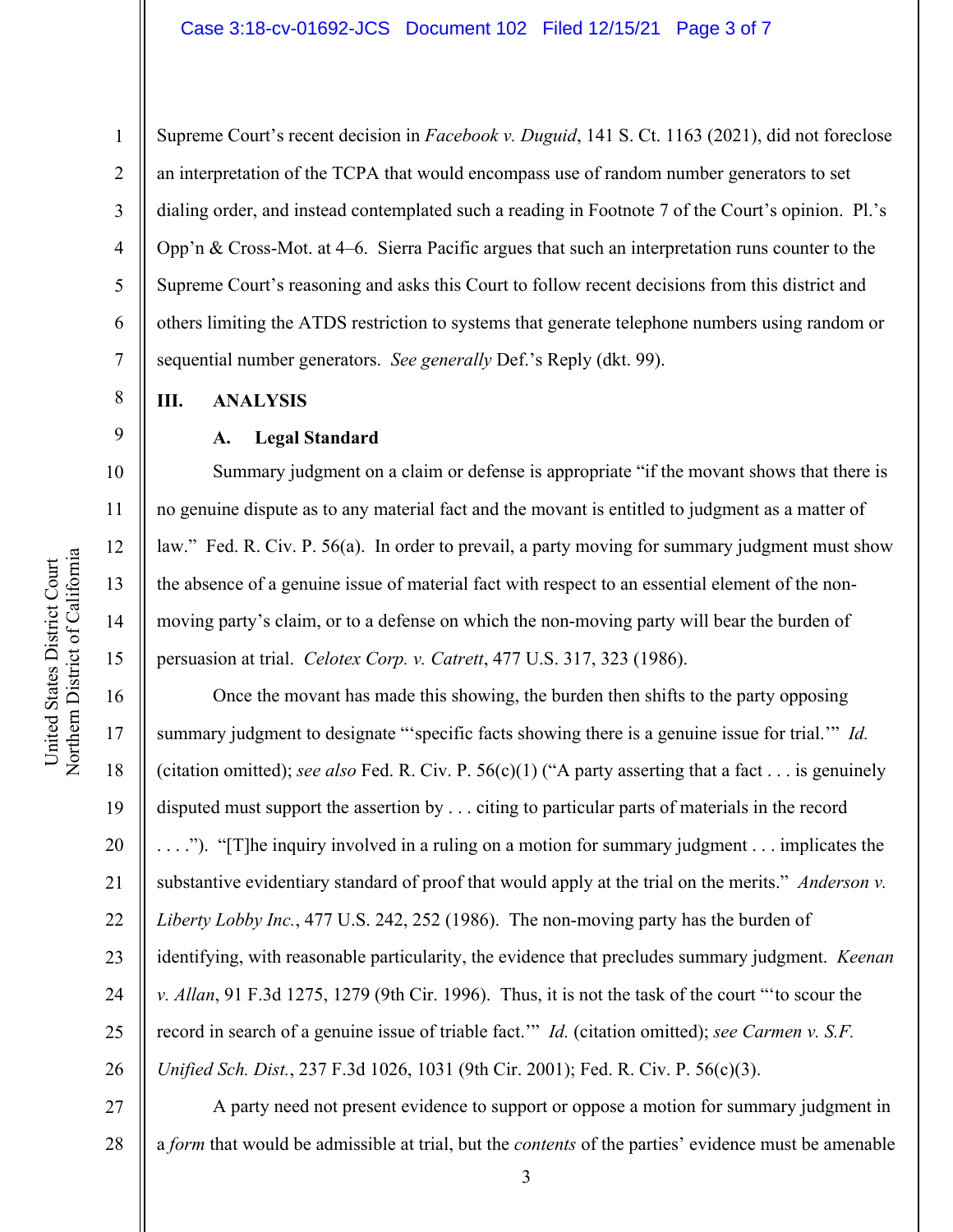#### Case 3:18-cv-01692-JCS Document 102 Filed 12/15/21 Page 4 of 7

to presentation in an admissible form. *See Fraser v. Goodale*, 342 F.3d 1032, 1036–37 (9th Cir. 2003). Neither conclusory, speculative testimony in affidavits nor arguments in moving papers are sufficient to raise genuine issues of fact and defeat summary judgment. *Thornhill Publ'g Co., Inc. v. GTE Corp.*, 594 F.2d 730, 738 (9th Cir. 1979). On summary judgment, the court draws all reasonable factual inferences in favor of the non-movant, *Scott v. Harris*, 550 U.S. 372, 378 (2007), but where a rational trier of fact could not find for the non-moving party based on the record as a whole, there is no "genuine issue for trial" and summary judgment is appropriate. *Matsushita Elec. Indus. Co. v. Zenith Radio*, 475 U.S. 574, 587 (1986).

Faced with cross-motions for summary judgment, the Court must construe the facts in the light most favorable to Cole for the purpose of Sierra Pacific's motion, and in the light most favorable to Sierra Pacific for the purpose of Cole's motion. Ultimately, however, the undisputed fact that VICIdial does not generate telephone numbers is sufficient to resolve this case in Sierra Pacific's favor, as discussed below.

## **B. Sierra Pacific Is Entitled to Summary Judgment**

Cole's claim rests on a provision of the TCPA that prohibits using an ATDS to call a cell phone except for emergency purposes or with the recipient's express permission. 47 U.S.C.  $\S 227(b)(1)(A)(iii)$ . The statute defines an ATDS as follows:

> The term "automatic telephone dialing system" means equipment which has the capacity--

(A) to store or produce telephone numbers to be called, using a random or sequential number generator; and

(B) to dial such numbers.

22 *Id.* § 227(a)(1).

23 24 25 26 27 28 In *Duguid*, the Supreme Court recently rejected the Ninth Circuit's view that the clause "using a random number or sequential generator" applied only to the capacity to *produce* telephone numbers, thus encompassing within the definition of an ATDS any device with the capacity to *store* and dial telephone numbers, even without a random or sequential number generator. 141 S. Ct. at 1168–69. In holding instead that an ATDS must have the capacity to use a random or sequential number generator for either the storage or generation of telephone

1

2

3

4

5

6

7

8

9

10

11

12

13

14

15

16

17

18

19

20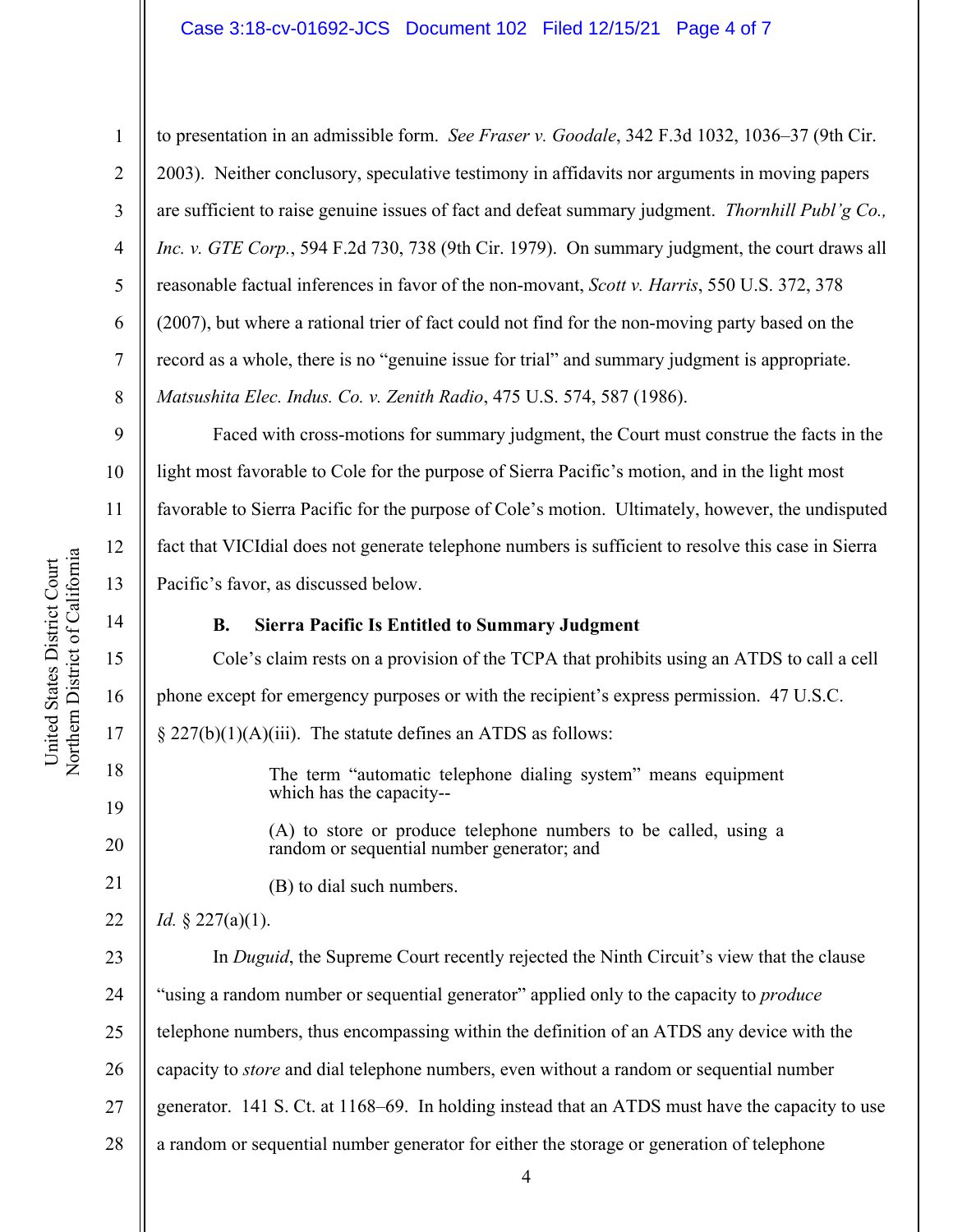#### Case 3:18-cv-01692-JCS Document 102 Filed 12/15/21 Page 5 of 7

numbers, the Supreme Court relied not only on the plain language of the statute and canons of statutory interpretation, but also on the statute's purpose to address the risk of autodialers "threaten[ing] public safety by seizing the telephone lines of public emergency services, dangerously preventing those lines from being utilized to receive calls from those needing emergency services," and "simultaneously [tying] up all the lines of any business with sequentially numbered phone lines." *Id.* at 1167 (cleaned up); *see also id.* at 1172.

The parties here dispute whether the random or sequential numbers generated by an ATDS must be *telephone* numbers, or whether the generation of random or sequential numbers for any purpose—here, determining the order in which telephone numbers would be stored or called—can suffice. *Duguid* did not squarely address that issue. Cole makes much of Footnote 7 of the Supreme Court's opinion. There, addressing an argument that applying the number-generator clause to storing (as opposed to only generating) telephone numbers would render the storing prong of the statute superfluous, the Court speculated that "an autodialer might use a random number generator to determine the order in which to pick phone numbers from a preproduced list." *Id.* at 1172 n.7. The Court also noted that, "[i]n any event, even if the storing and producing functions often merge, Congress may have 'employed a belt and suspenders approach' in writing the statute." *Id.* (quoting *Atl. Richfield Co. v. Christian*, 140 S. Ct. 1335, 1350 n.5 (2020)).

18 19 20 21 22 23 24 25 26 27 Despite that footnote, most courts to consider the position Cole advances have rejected an interpretation of the TCPA and *Duguid* that would encompass the use of random number generators to determine the dialing order of telephone numbers that were not themselves produced randomly or sequentially. *E.g.*, *Brickman v. Facebook, Inc.*, No. 16-cv-00751-WHO, 2021 WL 4198512 (N.D. Cal. Sept. 15, 2021), *appeal docketed*, No. 21-16785 (9th Cir. Oct. 26, 2021); *Tehrani v. Joie de Vivre Hosp., LLC*, No. 19-cv-08168-EMC, 2021 WL 3886043, at \*6–7 (N.D. Cal. Aug. 31, 2021) (collecting cases); *Hufnus v. Donotpay, Inc.*, No. 20-cv-08701-VC, 2021 WL 2585488 (N.D. Cal. June 24, 2021). This Court recently joined that growing consensus. *Pascal v. Concentra, Inc.*, No. 19-cv-02559-JCS, 2021 WL 5906055, at \*8–10 (N.D. Cal. Dec. 14, 2021). For the reasons discussed in greater detail in *Pascal*, the use of random or sequential

28 number generators to select an order for storing or dialing telephone numbers entered by other

1

2

3

4

5

6

7

8

9

10

11

12

13

14

15

16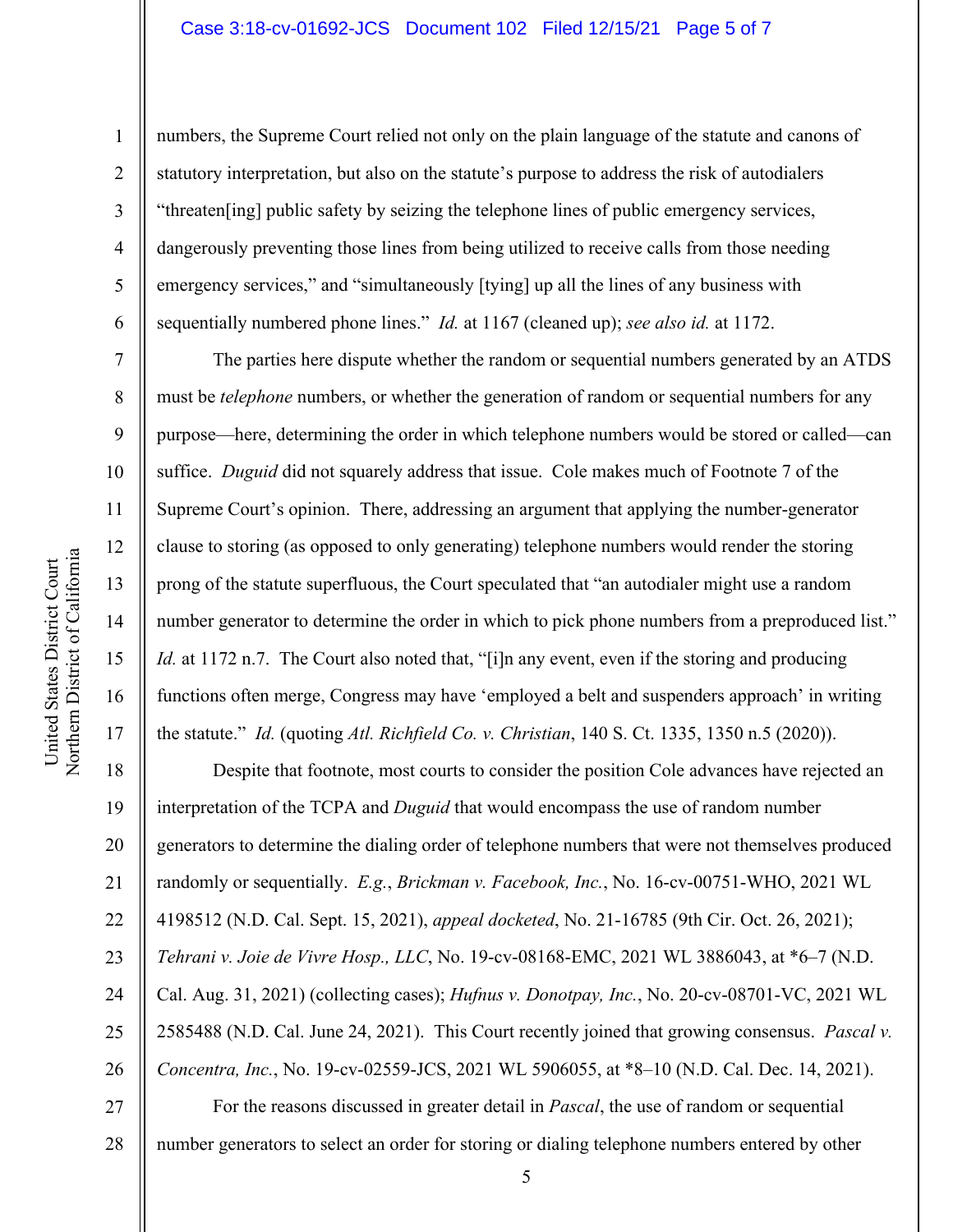#### Case 3:18-cv-01692-JCS Document 102 Filed 12/15/21 Page 6 of 7

1

2

3

4

5

6

7

8

16

United States District Court Northern District of Californi

United States District Court

a

17

18

19

20

21

22

23

24

25

26

means on a list does not satisfy the TCPA's definition of an ATDS. Footnote 7 of *Duguid* does not alter that conclusion. Looking to the source material cited in that note, the "preproduced list" of numbers at issue was itself randomly or sequentially generated. *See Pascal*, 2021 WL 5906055, at \*9. While the footnote could perhaps be read more broadly, it is dicta addressing an issue that was not before the Court. It is true that dicta of the Supreme Court is generally entitled to great weight. *See MacDonald v. Brian Gubernick PLLC*, No. CV-20-00138-PHX-SMB, 2021 U.S. Dist. LEXIS 216788, at \*4 (D. Ariz. Nov. 8, 2021) (citing *Couer D'Alene Tribe of Idaho v. Hammond*, 384 F.3d 674, 683 (9th Cir. 2004), and relying on that principle and *Duguid*'s Footnote 7 to deny a motion to dismiss a TCPA claim under at least somewhat analogous circumstances).<sup>3</sup> Here, however, the intent of Footnote 7 as applied to the facts of this case is far from clear, and adopting Cole's reading of it would undermine the broader reasoning of the opinion in which that footnote appears.

As the Supreme Court noted in *Duguid*, the autodialer provision of the TCPA was intended to address specific harms caused by systems that dialed randomly or sequentially generated numbers. 141 S. Ct. at 1167, 1172. Systems that use random or sequential numbers merely to select the dialing order of telephone numbers obtained by other means do not implicate those concerns. Nor does the text of the statute require encompassing such systems within the definition of an ATDS even if Congress did not intend to do so. As Judge Chen held in *Tehrani*, the statute is at least amenable to a reading that the "numbers" at issue in the phrase "random or sequential number generator" refer to *telephone* numbers. 2021 WL 3886043, at \*3; *see also Duguid*, 141 S. Ct. at 1169 (framing the Court's task as "to resolve a conflict among the Courts of Appeals regarding whether an autodialer must have the capacity to generate random or sequential *phone numbers*" (emphasis added), and siding with circuits that construed the statute narrowly). Such a reading best comports with the congressional intent on which *Duguid* relied. And while that reading may render the statute's mention of the capacity to "store" numbers largely superfluous to the capacity to "produce" numbers, the presumption against redundancy in statutory interpretation

<sup>28</sup>  <sup>3</sup> Cole's brief both miscites and slightly misquotes *MacDonald*, complicating this Court's task of finding that case. *See* Pl.'s Opp'n & Cross-Mot. at 6.